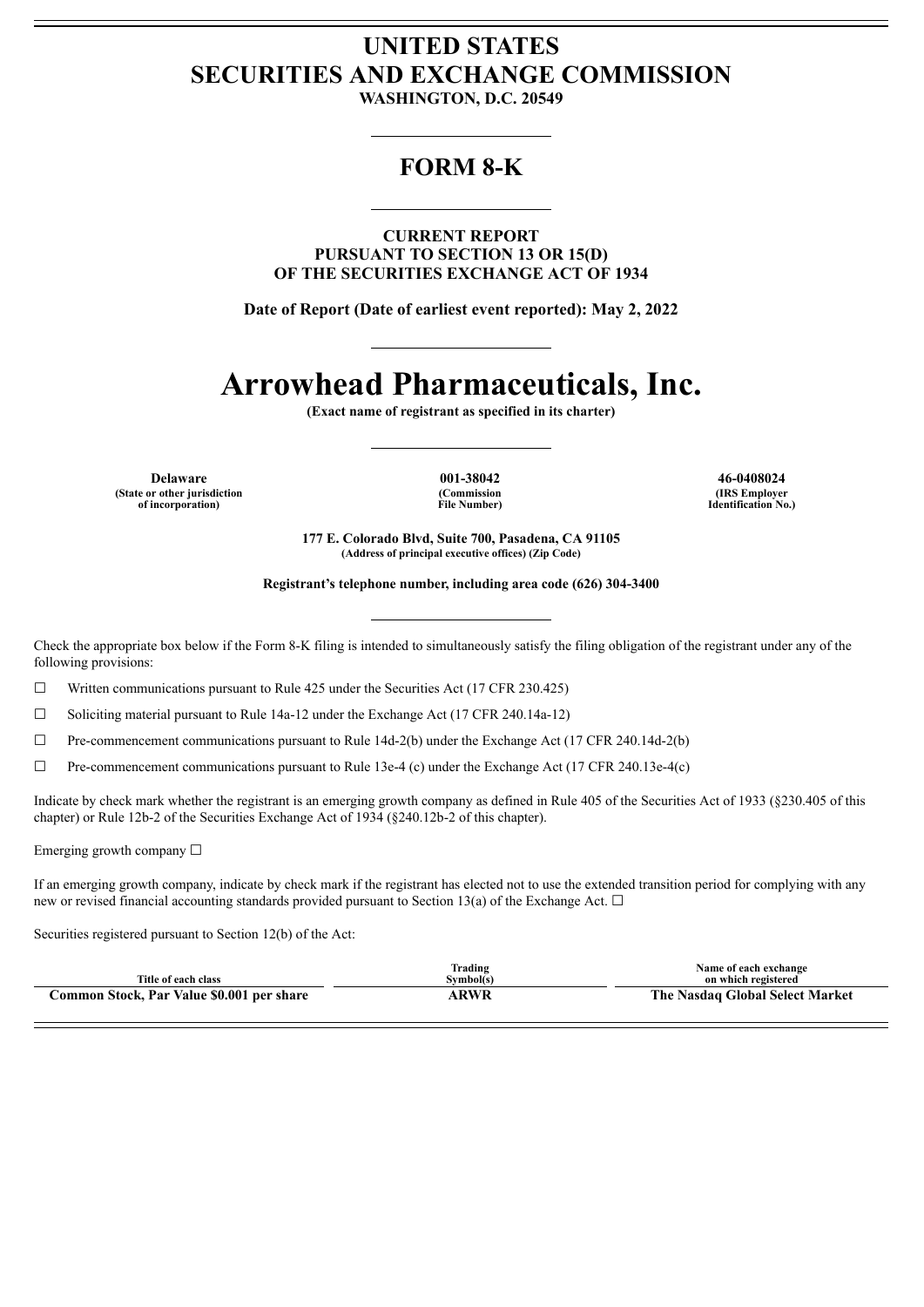#### Item 5.02. Departure of Directors or Certain Officers; Election of Directors; Appointment of Certain Officers; Compensatory Arrangements of **Certain Officers.**

### *Appointment of Victoria Vakiener as a Director*

At the recommendation of the Nomination Committee, the Board of Directors of Arrowhead Pharmaceuticals, Inc. (the "Company") appointed Victoria Vakiener as an independent director of the Company effective May 2, 2022.

Ms. Vakiener also serves on the board of directors of Chimerix, a clinical-stage biopharmaceutical company. From November 2018 through September 2021, she served as Chief Commercial Officer of Epizyme, Inc., a commercial-stage biopharmaceutical company, where she built the commercial organization and launched TAZVERIK for two indications within six months. Prior to joining Epizyme, Ms. Vakiener was an executive at Johnson & Johnson, a pharmaceutical company, for more than twenty years where she held positions of leadership with increasing responsibility across the company's pharmaceutical and diagnostics businesses. Ms. Vakiener began her pharmaceutical career at Schering-Plough, where she spent nine years in both scientific and commercial roles. Ms. Vakiener received a B.S. in Biochemistry from Albright College. Ms. Vakiener's qualifications to serve on the board include her extensive experience in drug development and commercialization, including executive level leadership roles and directorships in publicly held biotech companies.

Ms. Vakiener will receive standard compensation and equity awards available to non-employee directors of the Company. The Company's non-employee director compensation program is described in the "Director Compensation" section of the Company's definitive Proxy Statement filed with the Securities and Exchange Commission (the "SEC") on January 26, 2022. In addition, in connection with her appointment, Ms. Vakiener received a grant of 17,181 restricted stock units that are scheduled to vest over three years.